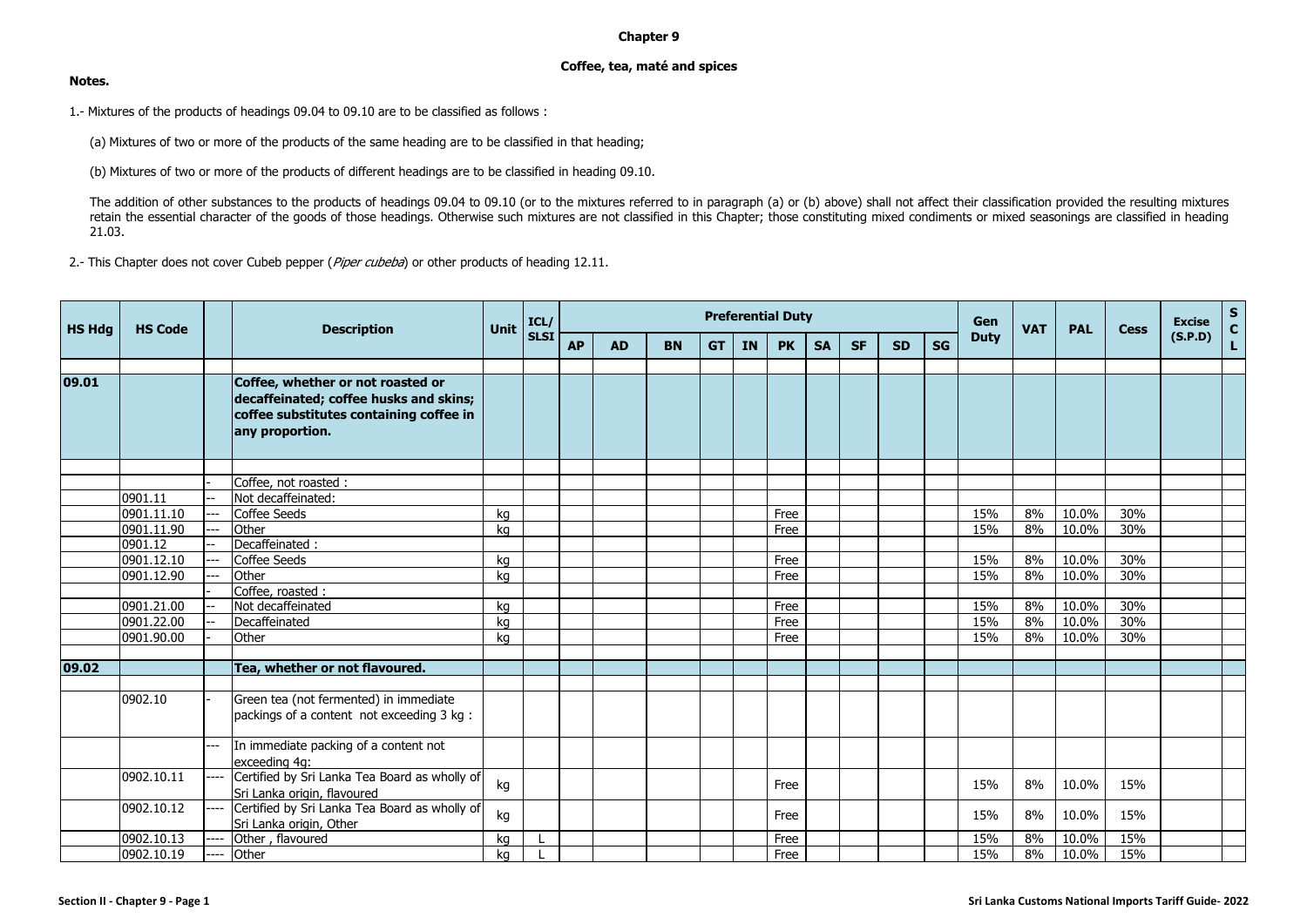| <b>HS Hdg</b> | <b>HS Code</b> | <b>Description</b>                                                           | <b>Unit</b> | ICL/ | <b>Preferential Duty</b><br>Gen<br><b>VAT</b><br><b>PAL</b><br><b>Cess</b><br><b>SLSI</b><br><b>Duty</b><br><b>SG</b><br><b>AP</b><br><b>IN</b><br><b>AD</b><br><b>BN</b><br><b>GT</b><br><b>PK</b><br><b>SA</b><br><b>SF</b><br><b>SD</b> |  |  |  |  |      |  |  |  |     | <b>Excise</b> | ${\sf s}$<br>$\mathbf{C}$ |     |         |    |
|---------------|----------------|------------------------------------------------------------------------------|-------------|------|--------------------------------------------------------------------------------------------------------------------------------------------------------------------------------------------------------------------------------------------|--|--|--|--|------|--|--|--|-----|---------------|---------------------------|-----|---------|----|
|               |                |                                                                              |             |      |                                                                                                                                                                                                                                            |  |  |  |  |      |  |  |  |     |               |                           |     | (S.P.D) | L. |
|               |                |                                                                              |             |      |                                                                                                                                                                                                                                            |  |  |  |  |      |  |  |  |     |               |                           |     |         |    |
|               |                | In immediate packing of a content                                            |             |      |                                                                                                                                                                                                                                            |  |  |  |  |      |  |  |  |     |               |                           |     |         |    |
|               |                | exceeding 4g, but not exceeding 1kg:                                         |             |      |                                                                                                                                                                                                                                            |  |  |  |  |      |  |  |  |     |               |                           |     |         |    |
|               | 0902.10.21     | Certified by Sri Lanka Tea Board as wholly of                                | kg          |      |                                                                                                                                                                                                                                            |  |  |  |  | Free |  |  |  | 15% | 8%            | 10.0%                     | 15% |         |    |
|               |                | Sri Lanka origin, flavoured                                                  |             |      |                                                                                                                                                                                                                                            |  |  |  |  |      |  |  |  |     |               |                           |     |         |    |
|               | 0902.10.22     | Certified by Sri Lanka Tea Board as wholly of                                | kg          |      |                                                                                                                                                                                                                                            |  |  |  |  | Free |  |  |  | 15% | 8%            | 10.0%                     | 15% |         |    |
|               | 0902.10.23     | Sri Lanka origin, Other<br>Other, flavoured                                  | kg          |      |                                                                                                                                                                                                                                            |  |  |  |  | Free |  |  |  | 15% | 8%            | 10.0%                     | 15% |         |    |
|               | 0902.10.29     | Other                                                                        | kg          |      |                                                                                                                                                                                                                                            |  |  |  |  | Free |  |  |  | 15% | 8%            | 10.0%                     | 15% |         |    |
|               |                | In immediate packing of a content                                            |             |      |                                                                                                                                                                                                                                            |  |  |  |  |      |  |  |  |     |               |                           |     |         |    |
|               |                | exceeding 1Kg, but not exceeding 3kg:                                        |             |      |                                                                                                                                                                                                                                            |  |  |  |  |      |  |  |  |     |               |                           |     |         |    |
|               | 0902.10.31     | Certified by Sri Lanka Tea Board as wholly of                                |             |      |                                                                                                                                                                                                                                            |  |  |  |  |      |  |  |  |     |               |                           |     |         |    |
|               |                | Sri Lanka origin, flavoured                                                  | kg          |      |                                                                                                                                                                                                                                            |  |  |  |  | Free |  |  |  | 15% | 8%            | 10.0%                     | 15% |         |    |
|               | 0902.10.32     | Certified by Sri Lanka Tea Board as wholly of                                |             |      |                                                                                                                                                                                                                                            |  |  |  |  |      |  |  |  |     |               |                           |     |         |    |
|               |                | Sri Lanka origin, Other                                                      | kg          |      |                                                                                                                                                                                                                                            |  |  |  |  | Free |  |  |  | 15% | 8%            | 10.0%                     | 15% |         |    |
|               | 0902.10.33     | Other, flavoured                                                             | kg          |      |                                                                                                                                                                                                                                            |  |  |  |  | Free |  |  |  | 15% | 8%            | 10.0%                     | 15% |         |    |
|               | 0902.10.39     | Other                                                                        | kg          |      |                                                                                                                                                                                                                                            |  |  |  |  | Free |  |  |  | 15% | 8%            | 10.0%                     | 15% |         |    |
|               | 0902.20        | Other green tea (not fermented):                                             |             |      |                                                                                                                                                                                                                                            |  |  |  |  |      |  |  |  |     |               |                           |     |         |    |
|               |                | In immediate packing of a content                                            |             |      |                                                                                                                                                                                                                                            |  |  |  |  |      |  |  |  |     |               |                           |     |         |    |
|               |                | exceeding 3 kg but not exceeding 5kg:                                        |             |      |                                                                                                                                                                                                                                            |  |  |  |  |      |  |  |  |     |               |                           |     |         |    |
|               | 0902.20.11     | Certified by Sri Lanka Tea Board as wholly of                                | kg          |      |                                                                                                                                                                                                                                            |  |  |  |  | Free |  |  |  | 15% | 8%            | 10.0%                     | 15% |         |    |
|               | 0902.20.12     | Sri Lanka origin, flavoured<br>Certified by Sri Lanka Tea Board as wholly of |             |      |                                                                                                                                                                                                                                            |  |  |  |  |      |  |  |  |     |               |                           |     |         |    |
|               |                | Sri Lanka origin, Other                                                      | kg          |      |                                                                                                                                                                                                                                            |  |  |  |  | Free |  |  |  | 15% | 8%            | 10.0%                     | 15% |         |    |
|               | 0902.20.13     | Other, flavoured                                                             | kg          |      |                                                                                                                                                                                                                                            |  |  |  |  | Free |  |  |  | 15% | 8%            | 10.0%                     | 15% |         |    |
|               | 0902.20.19     | Other                                                                        | kg          |      |                                                                                                                                                                                                                                            |  |  |  |  | Free |  |  |  | 15% | 8%            | 10.0%                     | 15% |         |    |
|               |                | In immediate packing of a content                                            |             |      |                                                                                                                                                                                                                                            |  |  |  |  |      |  |  |  |     |               |                           |     |         |    |
|               |                | exceeding 5Kg, but not exceeding 10 kg:                                      |             |      |                                                                                                                                                                                                                                            |  |  |  |  |      |  |  |  |     |               |                           |     |         |    |
|               | 0902.20.21     | Certified by Sri Lanka Tea Board as wholly of                                |             |      |                                                                                                                                                                                                                                            |  |  |  |  |      |  |  |  |     |               |                           |     |         |    |
|               |                | Sri Lanka origin, flavoured                                                  | kg          |      |                                                                                                                                                                                                                                            |  |  |  |  | Free |  |  |  | 15% | 8%            | 10.0%                     | 15% |         |    |
|               | 0902.20.22     | Certified by Sri Lanka Tea Board as wholly of                                | kg          |      |                                                                                                                                                                                                                                            |  |  |  |  | Free |  |  |  | 15% | 8%            | 10.0%                     | 15% |         |    |
|               |                | Sri Lanka origin, Other                                                      |             |      |                                                                                                                                                                                                                                            |  |  |  |  |      |  |  |  |     |               |                           |     |         |    |
|               | 0902.20.23     | Other, flavoured                                                             | kg          |      |                                                                                                                                                                                                                                            |  |  |  |  | Free |  |  |  | 15% | 8%            | 10.0%                     | 15% |         |    |
|               | 0902.20.29     | Other                                                                        | kg          |      |                                                                                                                                                                                                                                            |  |  |  |  | Free |  |  |  | 15% | 8%            | 10.0%                     | 15% |         |    |
|               |                | Other:                                                                       |             |      |                                                                                                                                                                                                                                            |  |  |  |  |      |  |  |  |     |               |                           |     |         |    |
|               | 0902.20.91     | Certified by Sri Lanka Tea Board as wholly of<br>Sri Lanka origin, flavoured | kg          |      |                                                                                                                                                                                                                                            |  |  |  |  | Free |  |  |  | 15% | 8%            | 10.0%                     | 15% |         |    |
|               | 0902.20.92     | Certified by Sri Lanka Tea Board as wholly of                                |             |      |                                                                                                                                                                                                                                            |  |  |  |  |      |  |  |  |     |               |                           |     |         |    |
|               |                | Sri Lanka origin, Other                                                      | kg          |      |                                                                                                                                                                                                                                            |  |  |  |  | Free |  |  |  | 15% | 8%            | 10.0%                     | 15% |         |    |
|               | 0902.20.93     | Other, flavoured                                                             | kg          |      |                                                                                                                                                                                                                                            |  |  |  |  | Free |  |  |  | 15% | 8%            | 10.0%                     | 15% |         |    |
|               | 0902.20.99     | <b>Other</b>                                                                 | kg          |      |                                                                                                                                                                                                                                            |  |  |  |  | Free |  |  |  | 15% |               | 8% 10.0%                  | 15% |         |    |
|               | 0902.30        | Black tea (fermented) and partly fermented                                   |             |      |                                                                                                                                                                                                                                            |  |  |  |  |      |  |  |  |     |               |                           |     |         |    |
|               |                | tea, in immediate packings of a content not                                  |             |      |                                                                                                                                                                                                                                            |  |  |  |  |      |  |  |  |     |               |                           |     |         |    |
|               |                | exceeding 3 kg :                                                             |             |      |                                                                                                                                                                                                                                            |  |  |  |  |      |  |  |  |     |               |                           |     |         |    |
|               |                | In immediate packing of a content not                                        |             |      |                                                                                                                                                                                                                                            |  |  |  |  |      |  |  |  |     |               |                           |     |         |    |
|               |                | exceeding 4g:                                                                |             |      |                                                                                                                                                                                                                                            |  |  |  |  |      |  |  |  |     |               |                           |     |         |    |
|               | 0902.30.11     | Certified by Sri Lanka Tea Board as wholly of                                | kg          |      |                                                                                                                                                                                                                                            |  |  |  |  | Free |  |  |  | 15% | 8%            | 10.0%                     | 15% |         |    |
|               |                | Sri Lanka origin, flavoured                                                  |             |      |                                                                                                                                                                                                                                            |  |  |  |  |      |  |  |  |     |               |                           |     |         |    |
|               | 0902.30.12     | Certified by Sri Lanka Tea Board as wholly of                                | kg          |      |                                                                                                                                                                                                                                            |  |  |  |  | Free |  |  |  | 15% | 8%            | 10.0%                     | 15% |         |    |
|               |                | Sri Lanka origin, Other                                                      |             |      |                                                                                                                                                                                                                                            |  |  |  |  |      |  |  |  |     |               |                           |     |         |    |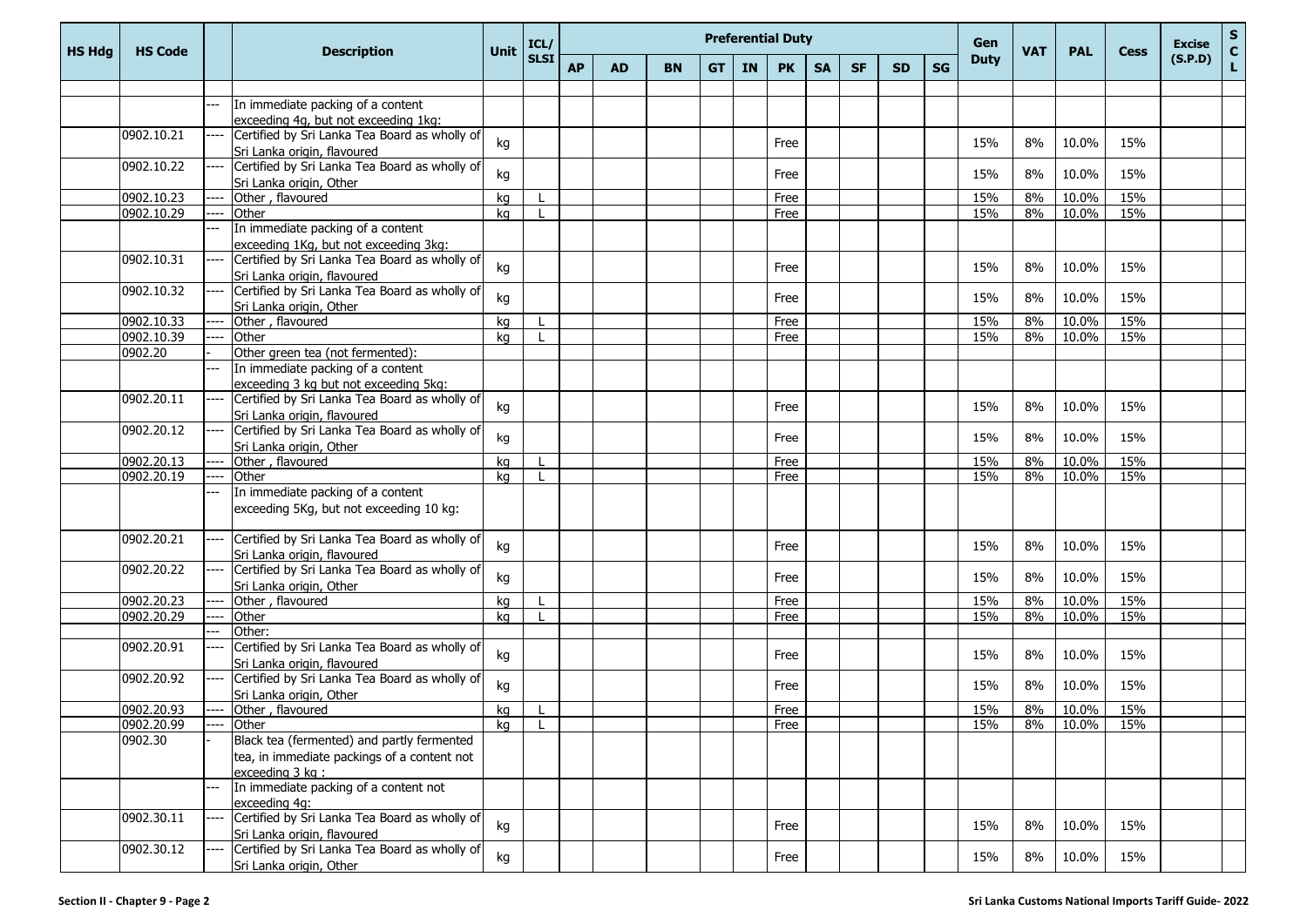| <b>HS Hdg</b> | <b>HS Code</b> | <b>Description</b>                                                                     | <b>Unit</b> | ICL/         |           |           |           |           |           | <b>Preferential Duty</b> | <b>SG</b> | Gen<br><b>Duty</b> | <b>VAT</b> | <b>PAL</b> | <b>Cess</b> | <b>Excise</b> | $\mathbf{s}$<br>$\mathbf{C}$ |     |         |    |
|---------------|----------------|----------------------------------------------------------------------------------------|-------------|--------------|-----------|-----------|-----------|-----------|-----------|--------------------------|-----------|--------------------|------------|------------|-------------|---------------|------------------------------|-----|---------|----|
|               |                |                                                                                        |             | <b>SLSI</b>  | <b>AP</b> | <b>AD</b> | <b>BN</b> | <b>GT</b> | <b>IN</b> | <b>PK</b>                | <b>SA</b> | <b>SF</b>          | <b>SD</b>  |            |             |               |                              |     | (S.P.D) | L. |
|               |                |                                                                                        |             |              |           |           |           |           |           |                          |           |                    |            |            |             |               |                              |     |         |    |
|               | 0902.30.13     | Other, Flavoured                                                                       | ka          |              |           |           |           |           |           | Free                     |           |                    |            |            | 15%         | 8%            | 10.0%                        | 15% |         |    |
|               | 0902.30.19     | Other                                                                                  | ka          |              |           |           |           |           |           | Free                     |           |                    |            |            | 15%         | 8%            | 10.0%                        | 15% |         |    |
|               |                | In immediate packing of a content                                                      |             |              |           |           |           |           |           |                          |           |                    |            |            |             |               |                              |     |         |    |
|               |                | exceeding 4g but not exceeding 1 kg:                                                   |             |              |           |           |           |           |           |                          |           |                    |            |            |             |               |                              |     |         |    |
|               | 0902.30.21     | Certified by Sri Lanka Tea Board as wholly of                                          | kg          |              |           |           |           |           |           | Free                     |           |                    |            |            | 15%         | 8%            | 10.0%                        | 15% |         |    |
|               |                | Sri Lanka origin, flavoured                                                            |             |              |           |           |           |           |           |                          |           |                    |            |            |             |               |                              |     |         |    |
|               | 0902.30.22     | Certified by Sri Lanka Tea Board as wholly of                                          | kg          |              |           |           |           |           |           | Free                     |           |                    |            |            | 15%         | 8%            | 10.0%                        | 15% |         |    |
|               |                | Sri Lanka origin, Other                                                                |             |              |           |           |           |           |           |                          |           |                    |            |            |             |               |                              |     |         |    |
|               | 0902.30.23     | Other, Flavoured                                                                       | ka          |              |           |           |           |           |           | Free                     |           |                    |            |            | 15%         | 8%            | 10.0%                        | 15% |         |    |
|               | 0902.30.29     | Other                                                                                  | kg          |              |           |           |           |           |           | Free                     |           |                    |            |            | 15%         | 8%            | 10.0%                        | 15% |         |    |
|               |                | In immediate packing of a content                                                      |             |              |           |           |           |           |           |                          |           |                    |            |            |             |               |                              |     |         |    |
|               |                | exceeding 1kg but not exceeding 3 kg:                                                  |             |              |           |           |           |           |           |                          |           |                    |            |            |             |               |                              |     |         |    |
|               | 0902.30.31     | Certified by Sri Lanka Tea Board as wholly of                                          | kg          |              |           |           |           |           |           | Free                     |           |                    |            |            | 15%         | 8%            | 10.0%                        | 15% |         |    |
|               |                | Sri Lanka origin, flavoured                                                            |             |              |           |           |           |           |           |                          |           |                    |            |            |             |               |                              |     |         |    |
|               | 0902.30.32     | Certified by Sri Lanka Tea Board as wholly of                                          | kg          |              |           |           |           |           |           | Free                     |           |                    |            |            | 15%         | 8%            | 10.0%                        | 15% |         |    |
|               |                | Sri Lanka origin, Other                                                                |             |              |           |           |           |           |           |                          |           |                    |            |            |             |               |                              |     |         |    |
|               | 0902.30.33     | Other, Flavoured                                                                       | kg          |              |           |           |           |           |           | Free                     |           |                    |            |            | 15%         | 8%            | 10.0%                        | 15% |         |    |
|               | 0902.30.39     | Other                                                                                  | kg          | $\mathbf{I}$ |           |           |           |           |           | Free                     |           |                    |            |            | 15%         | 8%            | 10.0%                        | 15% |         |    |
|               | 0902.40        | Other black tea (fermented) and other partly                                           |             |              |           |           |           |           |           |                          |           |                    |            |            |             |               |                              |     |         |    |
|               |                | fermented tea:                                                                         |             |              |           |           |           |           |           |                          |           |                    |            |            |             |               |                              |     |         |    |
|               |                | In immediate packing of a content                                                      |             |              |           |           |           |           |           |                          |           |                    |            |            |             |               |                              |     |         |    |
|               | 0902.40.11     | exceeding 3Kg but not exceeding 5 Kg:<br>Certified by Sri Lanka Tea Board as wholly of |             |              |           |           |           |           |           |                          |           |                    |            |            |             |               |                              |     |         |    |
|               |                | Sri Lanka origin, flavoured                                                            | kg          |              |           |           |           |           |           | Free                     |           |                    |            |            | 15%         | 8%            | 10.0%                        | 15% |         |    |
|               | 0902.40.12     | Certified by Sri Lanka Tea Board as wholly of                                          |             |              |           |           |           |           |           |                          |           |                    |            |            |             |               |                              |     |         |    |
|               |                | Sri Lanka origin, Other                                                                | kg          |              |           |           |           |           |           | Free                     |           |                    |            |            | 15%         | 8%            | 10.0%                        | 15% |         |    |
|               | 0902.40.13     | Other, flavoured                                                                       | kg          |              |           |           |           |           |           | Free                     |           |                    |            |            | 15%         | 8%            | 10.0%                        | 15% |         |    |
|               | 0902.40.19     | Other                                                                                  | kg          |              |           |           |           |           |           | Free                     |           |                    |            |            | 15%         | 8%            | 10.0%                        | 15% |         |    |
|               |                | In immediate packing of a content                                                      |             |              |           |           |           |           |           |                          |           |                    |            |            |             |               |                              |     |         |    |
|               |                | exceeding 5Kg but not exceeding 10 Kg:                                                 |             |              |           |           |           |           |           |                          |           |                    |            |            |             |               |                              |     |         |    |
|               |                |                                                                                        |             |              |           |           |           |           |           |                          |           |                    |            |            |             |               |                              |     |         |    |
|               | 0902.40.21     | Certified by Sri Lanka Tea Board as wholly of                                          |             |              |           |           |           |           |           |                          |           |                    |            |            |             |               |                              |     |         |    |
|               |                | Sri Lanka origin, flavoured                                                            | kg          |              |           |           |           |           |           | Free                     |           |                    |            |            | 15%         | 8%            | 10.0%                        | 15% |         |    |
|               | 0902.40.22     | Certified by Sri Lanka Tea Board as wholly of                                          |             |              |           |           |           |           |           |                          |           |                    |            |            |             |               |                              |     |         |    |
|               |                | Sri Lanka origin, Other                                                                | kg          |              |           |           |           |           |           | Free                     |           |                    |            |            | 15%         | 8%            | 10.0%                        | 15% |         |    |
|               | 0902.40.23     | Other, flavoured                                                                       | kg          |              |           |           |           |           |           | Free                     |           |                    |            |            | 15%         | 8%            | 10.0%                        | 15% |         |    |
|               | 0902.40.29     | Other                                                                                  | ka          |              |           |           |           |           |           | Free                     |           |                    |            |            | 15%         | 8%            | 10.0%                        | 15% |         |    |
|               |                | Other:                                                                                 |             |              |           |           |           |           |           |                          |           |                    |            |            |             |               |                              |     |         |    |
|               | 0902.40.91     | Certified by Sri Lanka Tea Board as wholly of                                          | kg          |              |           |           |           |           |           | Free                     |           |                    |            |            | 15%         | 8%            | 10.0%                        | 15% |         |    |
|               |                | Sri Lanka origin, flavoured                                                            |             |              |           |           |           |           |           |                          |           |                    |            |            |             |               |                              |     |         |    |
|               | 0902.40.92     | Certified by Sri Lanka Tea Board as wholly of                                          | kg          |              |           |           |           |           |           | Free                     |           |                    |            |            | 15%         | 8%            | 10.0%                        | 15% |         |    |
|               |                | Sri Lanka origin, Other                                                                |             |              |           |           |           |           |           |                          |           |                    |            |            |             |               |                              |     |         |    |
|               | 0902.40.93     | Other, flavoured                                                                       | kg          |              |           |           |           |           |           | Free                     |           |                    |            |            | 15%         | 8%            | 10.0%                        | 15% |         |    |
|               | 0902.40.99     | Other                                                                                  | kg          |              |           |           |           |           |           | Free                     |           |                    |            |            | 15%         | 8%            | 10.0%                        | 15% |         |    |
|               |                |                                                                                        |             |              |           |           |           |           |           |                          |           |                    |            |            |             |               |                              |     |         |    |
| 09.03         | 0903.00.00     | Maté.                                                                                  | kg          |              |           |           |           |           |           | Free                     |           | 7.5%               | 5%         |            | 15%         | 8%            | 10.0%                        | 15% |         |    |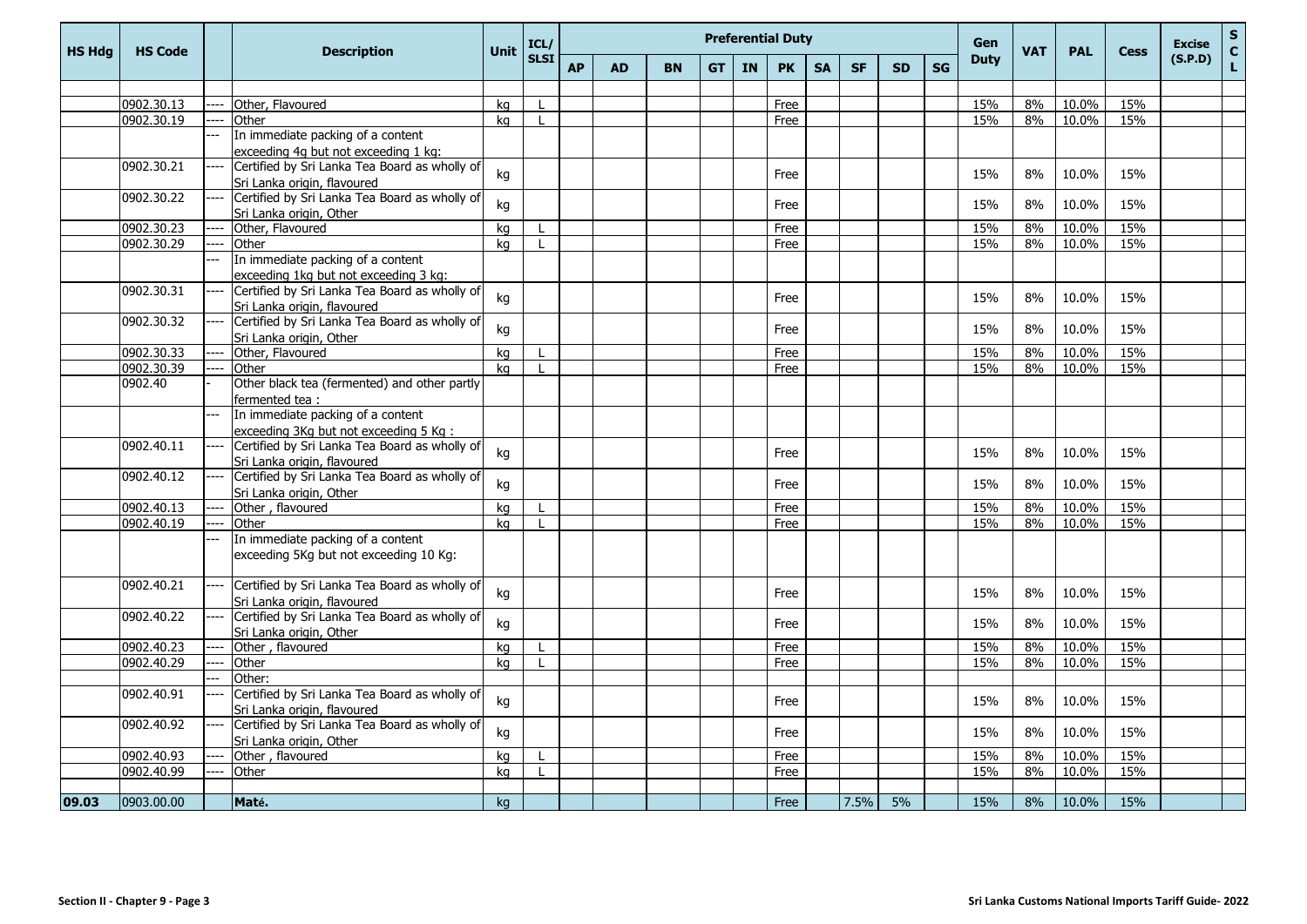| <b>HS Hdg</b> | <b>HS Code</b> |     | <b>Description</b>                                                                                                        | <b>Unit</b> | ICL/            | <b>Preferential Duty</b><br><b>SLSI</b><br><b>AP</b><br><b>BN</b><br><b>IN</b><br><b>PK</b><br><b>SA</b><br><b>SF</b><br><b>AD</b><br><b>GT</b><br><b>SD</b> |  |  |  |  |      |  |  |  |    | Gen                 | <b>VAT</b> | <b>PAL</b> | <b>Cess</b> | <b>Excise</b> | ${\sf s}$<br>$\mathbf{C}$ |
|---------------|----------------|-----|---------------------------------------------------------------------------------------------------------------------------|-------------|-----------------|--------------------------------------------------------------------------------------------------------------------------------------------------------------|--|--|--|--|------|--|--|--|----|---------------------|------------|------------|-------------|---------------|---------------------------|
|               |                |     |                                                                                                                           |             |                 |                                                                                                                                                              |  |  |  |  |      |  |  |  | SG | <b>Duty</b>         |            |            |             | (S.P.D)       | L.                        |
| 09.04         |                |     | Pepper of the genus <i>Piper</i> ; dried or<br>crushed or ground fruits of the genus<br>Capsicum or of the genus Pimenta. |             |                 |                                                                                                                                                              |  |  |  |  |      |  |  |  |    |                     |            |            |             |               |                           |
|               |                |     |                                                                                                                           |             |                 |                                                                                                                                                              |  |  |  |  |      |  |  |  |    |                     |            |            |             |               |                           |
|               |                |     | Pepper:                                                                                                                   |             |                 |                                                                                                                                                              |  |  |  |  |      |  |  |  |    |                     |            |            |             |               |                           |
|               | 0904.11        |     | Neither crushed nor ground :<br>Light Berries of pepper with a density not                                                |             |                 |                                                                                                                                                              |  |  |  |  |      |  |  |  |    |                     |            |            |             |               |                           |
|               |                |     | exceeding 450grams per litre :                                                                                            |             |                 |                                                                                                                                                              |  |  |  |  |      |  |  |  |    |                     |            |            |             |               |                           |
|               | 0904.11.11     |     | Organic                                                                                                                   | kg          | TB              |                                                                                                                                                              |  |  |  |  | Free |  |  |  |    | 15%                 | 8%         | 10.0%      | 30%         |               |                           |
|               | 0904.11.19     |     | Other                                                                                                                     | kg          | TB              |                                                                                                                                                              |  |  |  |  | Free |  |  |  |    | 15%                 | 8%         | 10.0%      | 30%         |               |                           |
|               | 0904.11.20     |     | Matured Berries of pepper with a density<br>exceeding 450grams per litre                                                  | kg          | TB              |                                                                                                                                                              |  |  |  |  | Free |  |  |  |    | 15%                 | 8%         | 10.0%      | 30%         |               |                           |
|               | 0904.11.30     |     | Other, white                                                                                                              | kg          | TB              |                                                                                                                                                              |  |  |  |  | Free |  |  |  |    | 15%                 | 8%         | 10.0%      | 30%         |               |                           |
|               | 0904.11.90     |     | Other                                                                                                                     | kg          | TB              |                                                                                                                                                              |  |  |  |  | Free |  |  |  |    | 15%                 | 8%         | 10.0%      | 30%         |               |                           |
|               | 0904.12        |     | Crushed or ground :                                                                                                       |             |                 |                                                                                                                                                              |  |  |  |  |      |  |  |  |    |                     |            |            |             |               |                           |
|               | 0904.12.10     |     | Crushed                                                                                                                   | kg          | TB              |                                                                                                                                                              |  |  |  |  | Free |  |  |  |    | 15%                 | 8%         | 10.0%      | 30%         |               |                           |
|               | 0904.12.20     |     | Ground                                                                                                                    | kg          | TB              |                                                                                                                                                              |  |  |  |  | Free |  |  |  |    | 15%                 | 8%         | 10.0%      | 30%         |               |                           |
|               |                |     | Fruits of the genus Capsicum or of the<br>genus Pimenta:                                                                  |             |                 |                                                                                                                                                              |  |  |  |  |      |  |  |  |    |                     |            |            |             |               |                           |
|               | 0904.21        |     | Dried, neither crushed nor ground :                                                                                       |             |                 |                                                                                                                                                              |  |  |  |  |      |  |  |  |    |                     |            |            |             |               |                           |
|               | 0904.21.10     |     | Chillies                                                                                                                  | kg          |                 |                                                                                                                                                              |  |  |  |  |      |  |  |  |    | $Rs.30/=$<br>per kg | 8%         | 10.0%      |             |               | $\ast$                    |
|               | 0904.21.90     |     | Other                                                                                                                     | kg          |                 |                                                                                                                                                              |  |  |  |  |      |  |  |  |    | 15%                 | 8%         | 10.0%      | 30%         |               |                           |
|               | 0904.22        |     | Crushed or ground :                                                                                                       |             |                 |                                                                                                                                                              |  |  |  |  |      |  |  |  |    |                     |            |            |             |               |                           |
|               | 0904.22.10     | --- | Chillies                                                                                                                  | kg          |                 |                                                                                                                                                              |  |  |  |  |      |  |  |  |    | $Rs.30/=$<br>per kg | 8%         | 10.0%      |             |               | $\ast$                    |
|               | 0904.22.90     |     | Other                                                                                                                     | kg          |                 |                                                                                                                                                              |  |  |  |  |      |  |  |  |    | $Rs.30/=$<br>per kg | 8%         | 10.0%      |             |               | $\ast$                    |
|               |                |     |                                                                                                                           |             |                 |                                                                                                                                                              |  |  |  |  |      |  |  |  |    |                     |            |            |             |               |                           |
| 09.05         |                |     | Vanilla.                                                                                                                  |             |                 |                                                                                                                                                              |  |  |  |  |      |  |  |  |    |                     |            |            |             |               |                           |
|               |                |     |                                                                                                                           |             |                 |                                                                                                                                                              |  |  |  |  |      |  |  |  |    |                     |            |            |             |               |                           |
|               | 0905.10        |     | Neither crushed nor ground :                                                                                              |             |                 |                                                                                                                                                              |  |  |  |  |      |  |  |  |    |                     |            |            |             |               |                           |
|               | 0905.10.10     | --- | Vanilla Pods                                                                                                              | kg          |                 |                                                                                                                                                              |  |  |  |  | Free |  |  |  |    | 15%                 | 8%         | 10.0%      | 30%         |               |                           |
|               | 0905.10.90     |     | Other                                                                                                                     | kg          |                 |                                                                                                                                                              |  |  |  |  | Free |  |  |  |    | 15%                 | 8%         | 10.0%      | 30%         |               |                           |
|               | 0905.20.00     |     | Crushed or ground                                                                                                         | kg          |                 |                                                                                                                                                              |  |  |  |  | Free |  |  |  |    | 15%                 | 8%         | 10.0%      | 30%         |               |                           |
| 09.06         |                |     | <b>Cinnamon and cinnamon-tree flowers.</b>                                                                                |             |                 |                                                                                                                                                              |  |  |  |  |      |  |  |  |    |                     |            |            |             |               |                           |
|               |                |     |                                                                                                                           |             |                 |                                                                                                                                                              |  |  |  |  |      |  |  |  |    |                     |            |            |             |               |                           |
|               |                |     | Neither crushed nor ground:                                                                                               |             |                 |                                                                                                                                                              |  |  |  |  |      |  |  |  |    |                     |            |            |             |               |                           |
|               | 0906.11        |     | Cinnamon (Cinnamomum zeylanicum                                                                                           |             |                 |                                                                                                                                                              |  |  |  |  |      |  |  |  |    |                     |            |            |             |               |                           |
|               |                |     | Blume):                                                                                                                   |             |                 |                                                                                                                                                              |  |  |  |  |      |  |  |  |    |                     |            |            |             |               |                           |
|               |                |     | Organic                                                                                                                   |             |                 |                                                                                                                                                              |  |  |  |  |      |  |  |  |    |                     |            |            |             |               |                           |
|               | 0906.11.11     |     | Quills cut, in retail packs of 1 kg or less and                                                                           |             |                 |                                                                                                                                                              |  |  |  |  |      |  |  |  |    |                     |            |            |             |               |                           |
|               |                |     | packed in cases                                                                                                           | kg          | TB              |                                                                                                                                                              |  |  |  |  | Free |  |  |  |    | 15%                 | 8%         | 10.0%      | 30%         |               |                           |
|               | 0906.11.12     |     | Other quills                                                                                                              | kg          | $\overline{TB}$ |                                                                                                                                                              |  |  |  |  | Free |  |  |  |    | 15%                 | 8%         | 10.0%      | 30%         |               |                           |
|               | 0906.11.13     |     | Qullings                                                                                                                  | kg          | $\overline{TB}$ |                                                                                                                                                              |  |  |  |  | Free |  |  |  |    | 15%                 | 8%         | 10.0%      | 30%         |               |                           |
|               | 0906.11.14     |     | Featherings                                                                                                               | kg          | TB              |                                                                                                                                                              |  |  |  |  | Free |  |  |  |    | 15%                 | 8%         | 10.0%      | 30%         |               |                           |
|               | 0906.11.15     |     | <b>Chips</b>                                                                                                              | kg          | TB              |                                                                                                                                                              |  |  |  |  | Free |  |  |  |    | 15%                 | 8%         | 10.0%      | 30%         |               |                           |
|               |                |     |                                                                                                                           |             |                 |                                                                                                                                                              |  |  |  |  |      |  |  |  |    |                     |            |            |             |               |                           |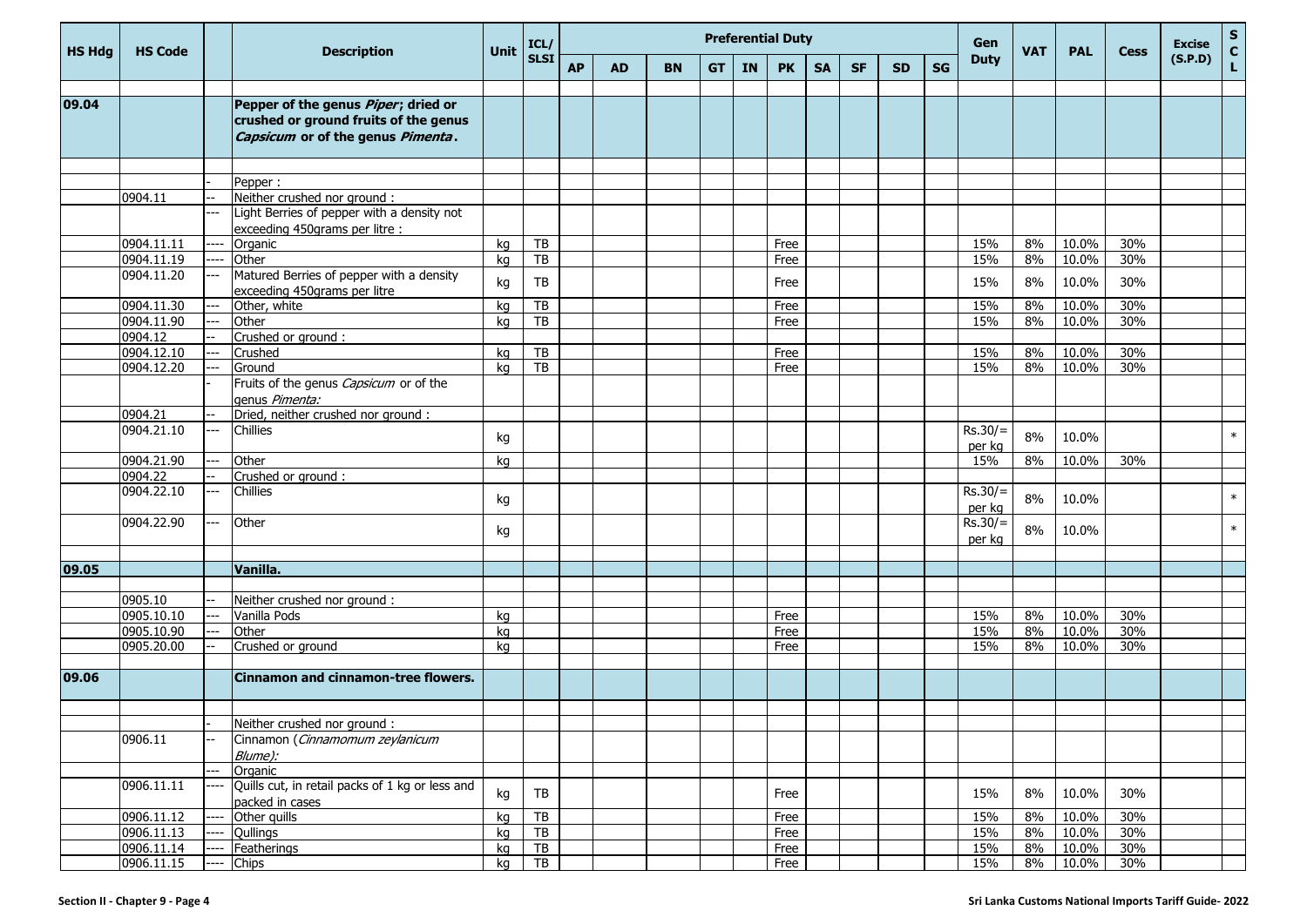| HS Hdg | <b>HS Code</b>           |      |                                                   | <b>Unit</b> | ICL/                  |           |           |           |    |    | <b>Preferential Duty</b> |           |           |           |    | Gen         | <b>VAT</b> | <b>PAL</b> | <b>Cess</b> | <b>Excise</b> | ${\sf s}$<br>$\mathbf{C}$ |
|--------|--------------------------|------|---------------------------------------------------|-------------|-----------------------|-----------|-----------|-----------|----|----|--------------------------|-----------|-----------|-----------|----|-------------|------------|------------|-------------|---------------|---------------------------|
|        |                          |      | <b>Description</b><br>Other                       |             | <b>SLSI</b>           | <b>AP</b> | <b>AD</b> | <b>BN</b> | GT | IN | <b>PK</b>                | <b>SA</b> | <b>SF</b> | <b>SD</b> | SG | <b>Duty</b> |            |            |             | (S.P.D)       | L                         |
|        |                          |      |                                                   |             |                       |           |           |           |    |    |                          |           |           |           |    |             |            |            |             |               |                           |
|        | 0906.11.19               |      |                                                   | kg          | TB                    |           |           |           |    |    | Free                     |           |           |           |    | 15%         | 8%         | 10.0%      | 30%         |               |                           |
|        |                          |      | Other:                                            |             |                       |           |           |           |    |    |                          |           |           |           |    |             |            |            |             |               |                           |
|        | 0906.11.91               |      | Quills cut, in retail packs of 1 kg or less and   | kg          | TB                    |           |           |           |    |    | Free                     |           |           |           |    | 15%         | 8%         | 10.0%      | 30%         |               |                           |
|        |                          |      | packed in cases                                   |             |                       |           |           |           |    |    |                          |           |           |           |    |             | 8%         | 10.0%      | 30%         |               |                           |
|        | 0906.11.92<br>0906.11.93 |      | Other quills                                      | kg          | TB                    |           |           |           |    |    | Free                     |           |           |           |    | 15%         |            | 10.0%      | 30%         |               |                           |
|        | 0906.11.94               |      | Qullings<br>Featherings                           | kg          | TB<br>$\overline{TB}$ |           |           |           |    |    | Free<br>Free             |           |           |           |    | 15%<br>15%  | 8%<br>8%   | 10.0%      | 30%         |               |                           |
|        | 0906.11.95               |      |                                                   | kg          |                       |           |           |           |    |    |                          |           |           |           |    |             |            | 10.0%      | 30%         |               |                           |
|        | 0906.11.99               |      | <b>Chips</b><br>Other                             | kg          | TB<br>TB              |           |           |           |    |    | Free<br>Free             |           |           |           |    | 15%<br>15%  | 8%<br>8%   | 10.0%      | 30%         |               |                           |
|        | 0906.19.00               |      | Other                                             | kg          | <b>TB</b>             |           |           |           |    |    | Free                     |           |           |           |    | 15%         |            | 10.0%      | 30%         |               |                           |
|        |                          |      |                                                   | kg          |                       |           |           |           |    |    |                          |           |           |           |    |             | 8%         |            |             |               |                           |
|        | 0906.20                  |      | Crushed or ground :                               |             |                       |           |           |           |    |    |                          |           |           |           |    |             |            |            |             |               |                           |
|        | 0906.20.10               |      | Cinnamon (Cinnamomum zeylanicum<br>Blume) crushed | kg          | TB                    |           |           |           |    |    | Free                     |           |           |           |    | 15%         | 8%         | 10.0%      | 30%         |               |                           |
|        | 0906.20.20               |      | Cinnamon (Cinnamomum zeylanicum                   | kg          | TB                    |           |           |           |    |    | Free                     |           |           |           |    | 15%         | 8%         | 10.0%      | 30%         |               |                           |
|        | 0906.20.90               |      | Blume) ground<br>Other                            | kg          | <b>TB</b>             |           |           |           |    |    | Free                     |           |           |           |    | 15%         | 8%         | 10.0%      | 30%         |               |                           |
|        |                          |      |                                                   |             |                       |           |           |           |    |    |                          |           |           |           |    |             |            |            |             |               |                           |
| 09.07  |                          |      | Cloves (whole fruit, cloves and stems).           |             |                       |           |           |           |    |    |                          |           |           |           |    |             |            |            |             |               |                           |
|        |                          |      |                                                   |             |                       |           |           |           |    |    |                          |           |           |           |    |             |            |            |             |               |                           |
|        |                          |      |                                                   |             |                       |           |           |           |    |    |                          |           |           |           |    |             |            |            |             |               |                           |
|        | 0907.10                  |      | Neither crushed nor ground :                      |             |                       |           |           |           |    |    |                          |           |           |           |    |             |            |            |             |               |                           |
|        |                          |      | Organic:                                          |             |                       |           |           |           |    |    |                          |           |           |           |    |             |            |            |             |               |                           |
|        | 0907.10.11               |      | Whole fruit                                       | kg          | <b>TB</b>             |           |           |           |    |    | Free                     |           |           |           |    | 15%         | 8%         | 10.0%      | 30%         |               |                           |
|        | 0907.10.12               |      | Cloves                                            | kg          | TB                    |           |           |           |    |    | Free                     |           |           |           |    | 15%         | 8%         | 10.0%      | 30%         |               |                           |
|        | 0907.10.13               |      | <b>Stems</b>                                      | kg          | <b>TB</b>             |           |           |           |    |    | Free                     |           |           |           |    | 15%         | 8%         | 10.0%      | 30%         |               |                           |
|        |                          |      | Other:                                            |             |                       |           |           |           |    |    |                          |           |           |           |    |             |            |            |             |               |                           |
|        | 0907.10.91               |      | Whole fruit                                       | kq          | TB                    |           |           |           |    |    | Free                     |           |           |           |    | 15%         | 8%         | 10.0%      | 30%         |               |                           |
|        | 0907.10.92               |      | Cloves                                            | kq          | TB                    |           |           |           |    |    | Free                     |           |           |           |    | 15%         | 8%         | 10.0%      | 30%         |               |                           |
|        | 0907.10.93               |      | <b>Stems</b>                                      | kg          | TB                    |           |           |           |    |    | Free                     |           |           |           |    | 15%         | 8%         | 10.0%      | 30%         |               |                           |
|        | 0907.20.00               |      | Crushed or ground                                 | kg          | <b>TB</b>             |           |           |           |    |    | Free                     |           |           |           |    | 15%         | 8%         | 10.0%      | 30%         |               |                           |
|        |                          |      |                                                   |             |                       |           |           |           |    |    |                          |           |           |           |    |             |            |            |             |               |                           |
| 09.08  |                          |      | Nutmeg, mace and cardamoms.                       |             |                       |           |           |           |    |    |                          |           |           |           |    |             |            |            |             |               |                           |
|        |                          |      |                                                   |             |                       |           |           |           |    |    |                          |           |           |           |    |             |            |            |             |               |                           |
|        |                          |      | Nutmeg:                                           |             |                       |           |           |           |    |    |                          |           |           |           |    |             |            |            |             |               |                           |
|        | 0908.11                  |      | Neither crushed nor ground :                      |             |                       |           |           |           |    |    |                          |           |           |           |    |             |            |            |             |               |                           |
|        |                          |      | Organic                                           |             |                       |           |           |           |    |    |                          |           |           |           |    |             |            |            |             |               |                           |
|        | 0908.11.11               |      | Wormy and Punky                                   | kg          | TB                    |           |           |           |    |    | Free                     |           |           |           |    | 15%         | 8%         | 10.0%      | 30%         |               |                           |
|        | 0908.11.19               |      | Other                                             | kg          | TB                    |           |           |           |    |    | Free                     |           |           |           |    | 15%         | 8%         | 10.0%      | 30%         |               |                           |
|        |                          |      | Other:                                            |             |                       |           |           |           |    |    |                          |           |           |           |    |             |            |            |             |               |                           |
|        | 0908.11.91               | ---- | Wormy and Punky                                   | kg          | TB                    |           |           |           |    |    | Free                     |           |           |           |    | 15%         | 8%         | 10.0%      | 30%         |               |                           |
|        | 0908.11.99               | ---- | <b>Other</b>                                      | kg          | TB.                   |           |           |           |    |    | Free                     |           |           |           |    | 15%         | 8%         | $10.0\%$   | 30%         |               |                           |
|        | 0908.12                  |      | Crushed or ground:                                |             |                       |           |           |           |    |    |                          |           |           |           |    |             |            |            |             |               |                           |
|        | 0908.12.10               |      | <b>Broken</b>                                     | kg          | TB                    |           |           |           |    |    | Free                     |           |           |           |    | 15%         | 8%         | 10.0%      | 30%         |               |                           |
|        | 0908.12.90               |      | Other                                             | kg          | TB                    |           |           |           |    |    | Free                     |           |           |           |    | 15%         | 8%         | 10.0%      | 30%         |               |                           |
|        |                          |      | Mace:                                             |             |                       |           |           |           |    |    |                          |           |           |           |    |             |            |            |             |               |                           |
|        | 0908.21.00               |      | Neither crushed nor ground                        | kg          | TB                    |           |           |           |    |    | Free                     |           |           |           |    | 15%         | 8%         | 10.0%      | 30%         |               |                           |
|        | 0908.22.00               |      | Crushed or ground                                 | kg          | TB                    |           |           |           |    |    | Free                     |           |           |           |    | 15%         | 8%         | 10.0%      | 30%         |               |                           |
|        |                          |      | Cardamoms:                                        |             |                       |           |           |           |    |    |                          |           |           |           |    |             |            |            |             |               |                           |
|        | 0908.31.00               |      | Neither crushed nor ground                        | kg          | TB                    |           |           |           |    |    | Free                     |           |           | 25.2%     |    | 15%         | 8%         | 10.0%      | 30%         |               |                           |
|        | 0908.32.00               |      | Crushed or ground                                 | kg          | TB                    |           |           |           |    |    | Free                     |           |           | 25.2%     |    | 15%         | 8%         | 10.0%      | 30%         |               |                           |